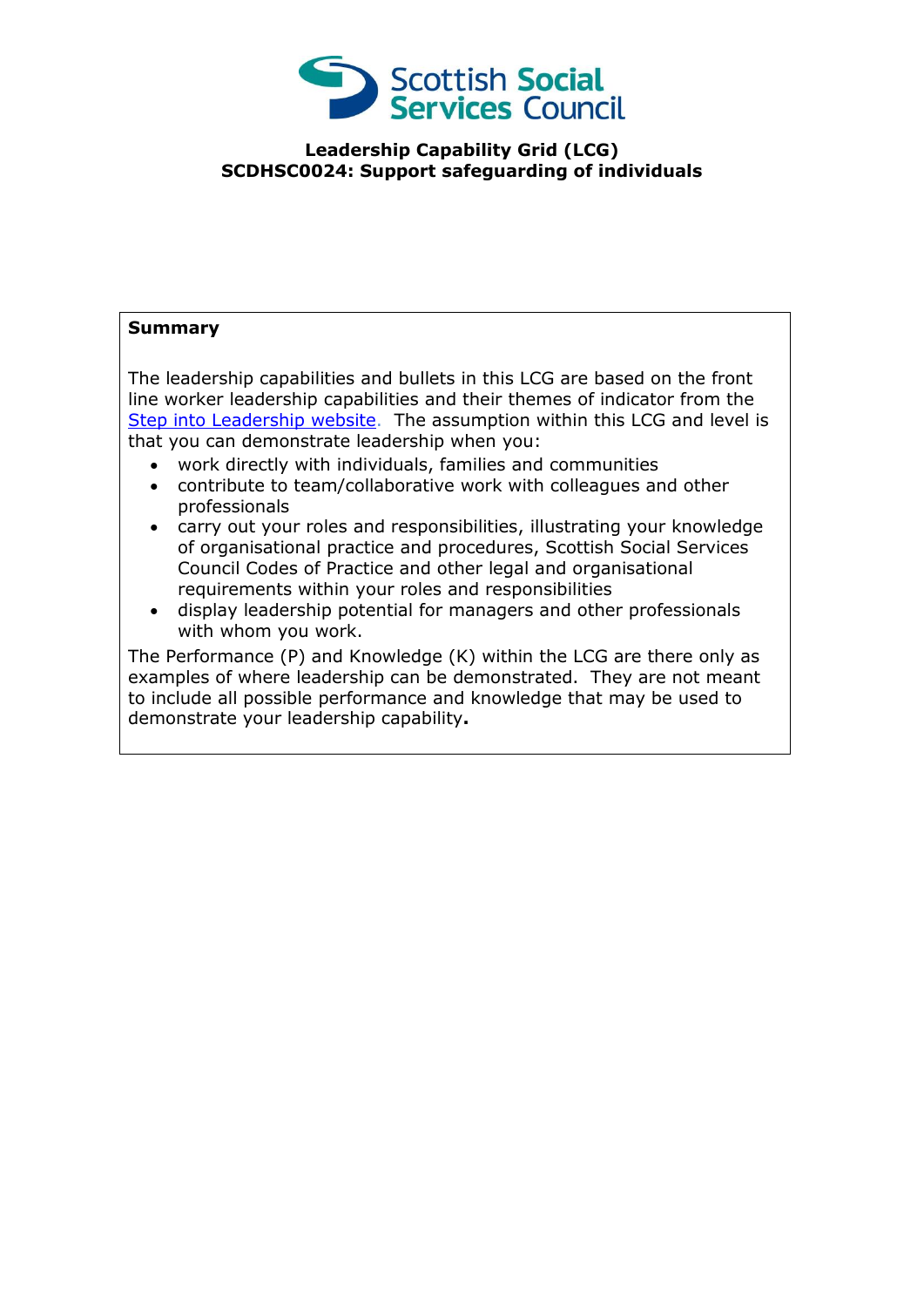

## **Leadership Capability Grid (LCG) SCDHSC0024: Support safeguarding of individuals**

| Leadership<br>capabilities         | When safeguarding individuals you can demonstrate leadership<br>capabilities by:                                                                                                                                                                                                                                                                                                                                                                                                                                                                                                                                                                                                                                                                                                                                                                                                |
|------------------------------------|---------------------------------------------------------------------------------------------------------------------------------------------------------------------------------------------------------------------------------------------------------------------------------------------------------------------------------------------------------------------------------------------------------------------------------------------------------------------------------------------------------------------------------------------------------------------------------------------------------------------------------------------------------------------------------------------------------------------------------------------------------------------------------------------------------------------------------------------------------------------------------|
| <b>Vision</b>                      | Providing a vision for individuals, families, communities, colleagues and<br>your organisation when you:<br>• See how best to make a difference when safeguarding individuals<br>$(P8, 11-16, 18-29)$<br>$K1-5, 14, 17-20, 23-29, 31-35, 45, 47)$<br>• Communicate and promote ownership of the vision when seeking<br>extra support ( $P12$ , 13; K21,22,35) and, relating and working with<br>individuals (P14-16,18,19,26-29; K17-20, 23-27,45)<br>• Promote social service values when relating to individuals (P8,14-<br>16, 18, 19, 26 - 29;<br>K1-7,11,14,17-20,23-27,32-35,43), and recognising signs, actions,<br>behaviours which may indicate abuse $(P2,3,9,10; K4,5,33,42)$<br>• See the bigger picture when demonstrating knowledge and practice of<br>organisational, local and national policies and procedures (P4-<br>6,11,17; K1,3,6,7,23-29,32,36,43,44,46) |
| Self-<br>leadership                | Displaying self leadership when you:<br>• Demonstrate and adapt leadership when working with<br>individuals(P8,14-16,18-29; K22, 29,31,34,35,45,47) and identifying<br>and reporting were you suspect possible abuse<br>$(P9-11; K3 4, 6, 7, 32-35, 43, 44)$<br>• Improve own leadership by seeking advice (P12,13; K22,34,35)<br>• Take intelligent risks when working to safeguarding individuals<br>$(P9, 10, 14-16, 18, 19,$<br>26-29; K3,4,15,29,34,35,45,47)<br>• Demonstrate and promote resilience when recognising and reporting<br>concerns about abuse (P9-11,25; $K3,4,21,33-35,44,45$ ) and relating<br>too and working with individuals (P14-16,18,19,26-29; K 17-20,23-<br>27)<br>• Challenge discrimination and oppression (P2-7,9-11,25,29;<br>$K3, 4, 21, 32 - 35, 40 - 47)$                                                                                  |
| <b>Motivating</b><br>and inspiring | Motivating and inspiring others when you:<br>• Inspire people by personal example $(P8, 11, 14-16, 20-25; K2-4,$<br>8,29,31,34,35,45,47)<br>• Recognise and value the contribution of others (P12-16,18,19,26-29;<br>$K11, 17-20, 22, 47)$<br>Support the creation of a learning and performance culture with<br>individuals and others (P2-7,12,13,25,28; K17-20,28,29,45,47)                                                                                                                                                                                                                                                                                                                                                                                                                                                                                                  |